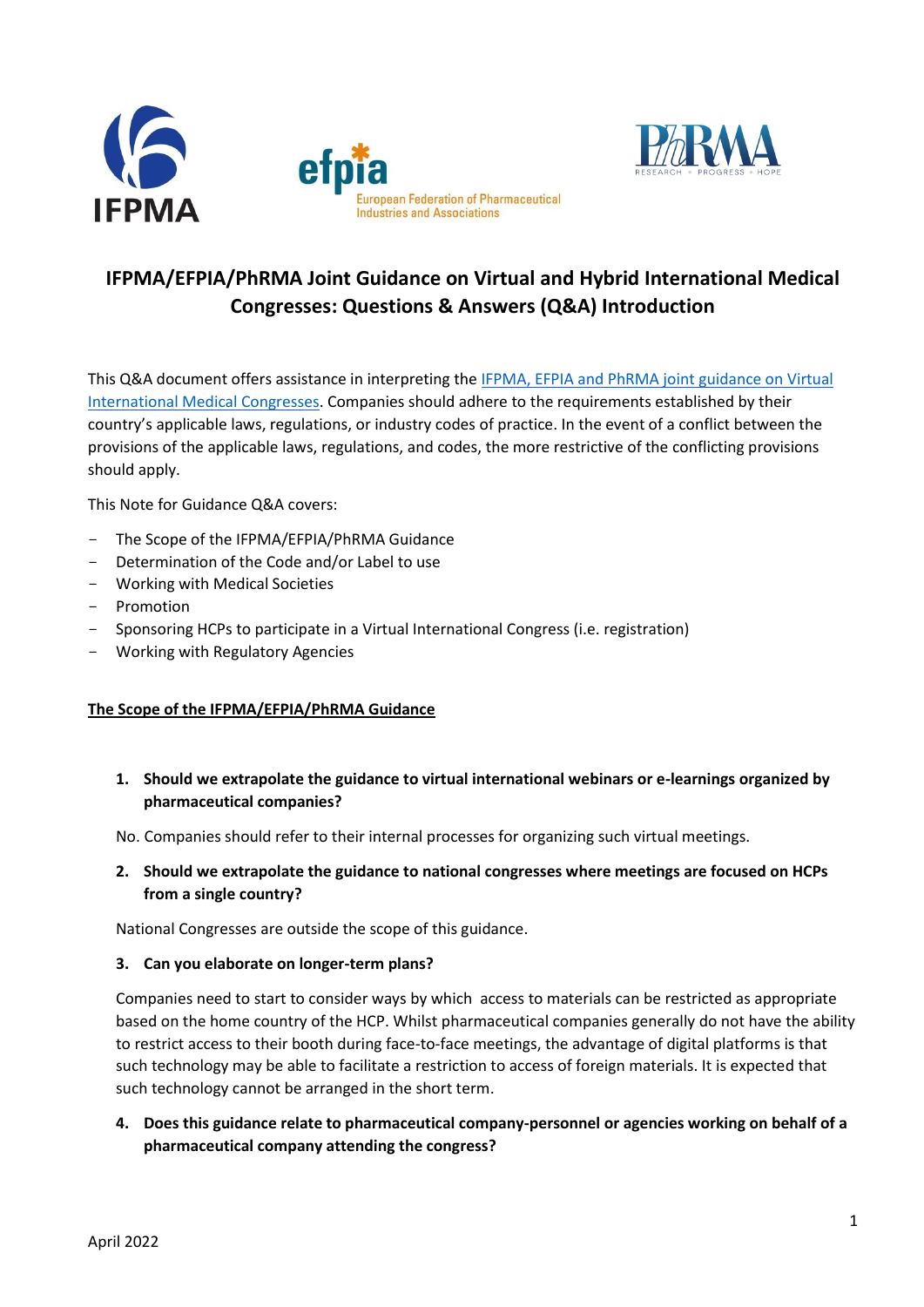



No. Such attendees, whilst not HCPs, have a critical role within the pharmaceutical company and have a need to attend.

### **5. Does this Guidance relate to a company generating its own virtual symposium at the back of an International Congress where it is not included in the Congress' agenda?**

No. If not part of the official program, the company must ensure it adheres to the normal rules associated with hosting an event in the same way as a company-initiated event.

#### **6. Can a company generate its own microsite associated with the Congress?**

A company can initiate its own microsite but the following important principles should be considered:

- The congress society should explicitly offer and support this set-up.
- The company should obtain consent from the congress society that there will be a direct link from their congress platform to the company congress site (and a direct link back to the official congress platform) and that the company's microsite is an extension (still part) of the official society's congress platform.
- The Company should clearly designate their site as part of the relevant virtual congress (with society's consent and ideally with congress logo) but in doing so, the company should indicate to participants that this is a company operated congress site (e.g. pop-up check-box before entering our own site).
- Only HCPs who have registered for the Society's congress linked to the microsite can access the company's microsite and only via the official virtual congress platform**.**
- The company's microsite should only be accessible via the official virtual congress platform and not be searchable on the WWW.
- The Company should apply dedicated terms of use for their microsite (including applicable label, disclaimers, data privacy etc.).

#### **Determination of the Code and/or Label to use**

**7. Some US congresses, such as ASCO, have many delegates coming from overseas and it may mean that there are more European delegates than US delegates. Should these congresses be considered international or European?**

Current IFPMA and EFPIA guidelines on 'Sponsoring Events' state that the location of the event should be appropriate with respect to the geographical scope of the event. As such, a European congress should be targeting mostly European HCPs and therefore should not be housed outside of Europe. Given this information and considering US medical societies, like ASCO, are primarily targeting their constituents who are based in the US, the guidance for the virtual event is that the PhRMA Code applies even if more delegates are expected from outside the US.

**8. Does the location of the server where any webinars or webcasts are hosted determine the Code or label to be used? (e.g. do we need to consider US Code/label if the server is based in the US but the majority of "viewers" are based in Europe?)**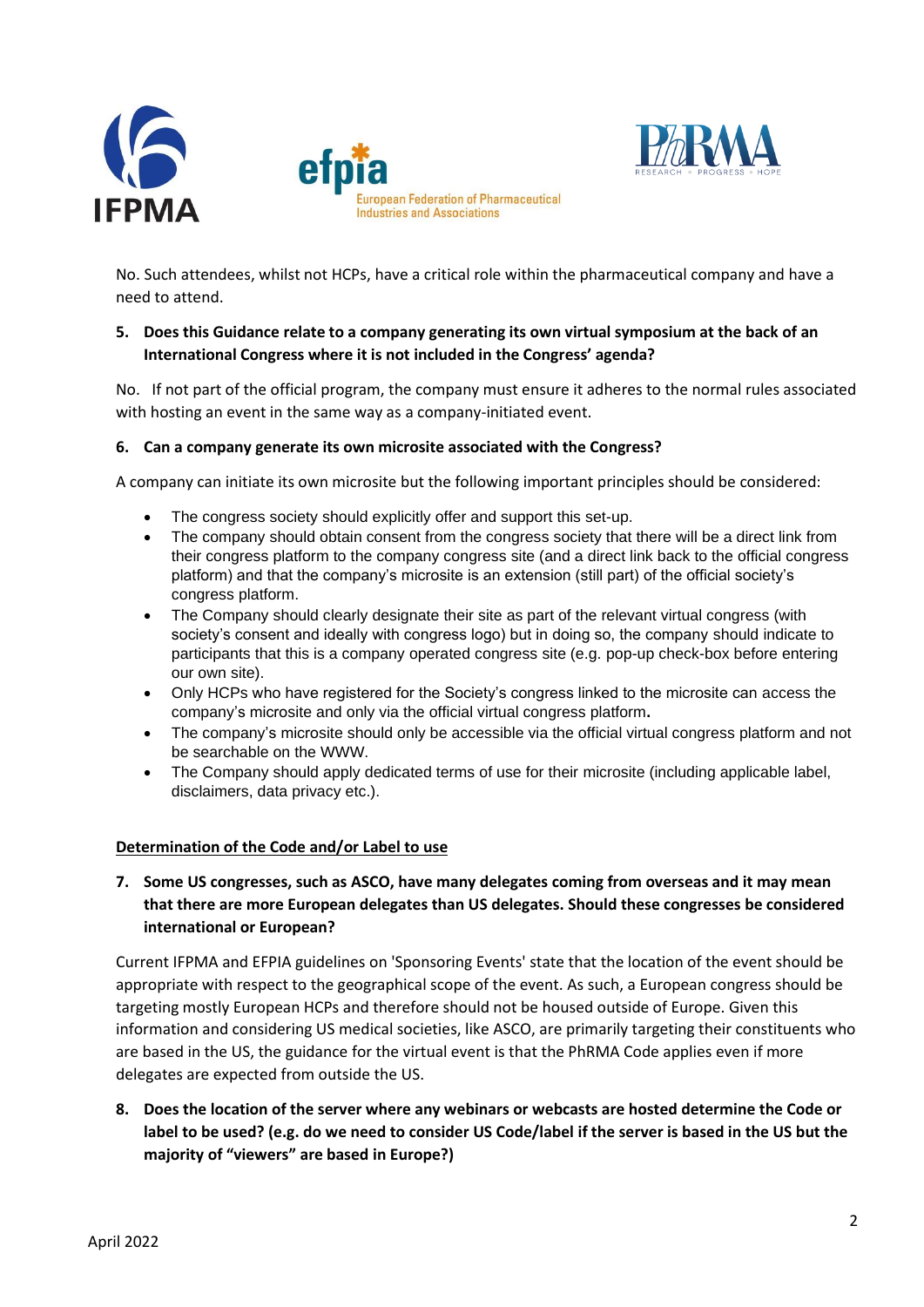



For purely international virtual congresses, the location of the server does not play a role in the selection of the Code that companies will refer to in the development and review of materials. Companies should refer to the Code from the region where the majority of delegates would be expected based on past experience (if no regional code, IFPMA Code applies).

# **9. The medical society states that they are following the laws of a particular country. Should we not also use the label from that country?**

Often the medical society describes their jurisdiction in relation to the commercial handling of the congress from a legal perspective rather than in relation to the scientific & medical content contained or communicated through their site. It is recommended that you engage with the medical society on the rationale for their stated jurisdiction.

Whilst you can consider this as part of your justification in using a particular label or in developing promotional materials, the medical society cannot tell the company which laws or codes to adopt in developing materials. The responsibility and accountability for this must be with the pharmaceutical company. Companies need to consider the historical delegation demographics of the congress and the regulatory status of the products. Companies will need to be able to provide upon request a document justifying their approach to the congress.

# **10. Was the approach for referring to the EU or US label aligned with regulatory authorities in countries outside of the EU and US, where some of the major medical societies have their seat (e.g. Switzerland, UK)?**

The IFPMA working group included representatives from both companies and associations including national associations. However, the guidance was not endorsed or necessarily supported by any regulatory authorities. The guidance was developed to offer companies a minimum standard to follow both from a short-term and long-term approach. Many national associations would prefer companies to restrict entry into company sections of the medical society's site. However, given the technical and complex nature of 'geofencing' this has been included in the guidance as a mid to long-term goal.

# **11. If the only live (face-to-face) part of a congress only involves the speakers or Congress faculty does the jurisdiction still apply to the location of the live meeting?**

No. In such circumstances, the meeting would be treated as a completely virtual meeting and therefore, the appropriate Code and label will depend upon the jurisdiction of the majority of the delegates who are all attending virtually.

**12. If the company is only participating in the live (face-to-face) part of a hybrid meeting can we select the jurisdiction based on the location of the majority of delegates attending virtually or live?** 

No. In such circumstances, the jurisdiction would be where the live meeting is taking place.

**13. If the company is only participating in the virtual part of a hybrid congress, which jurisdiction applies?**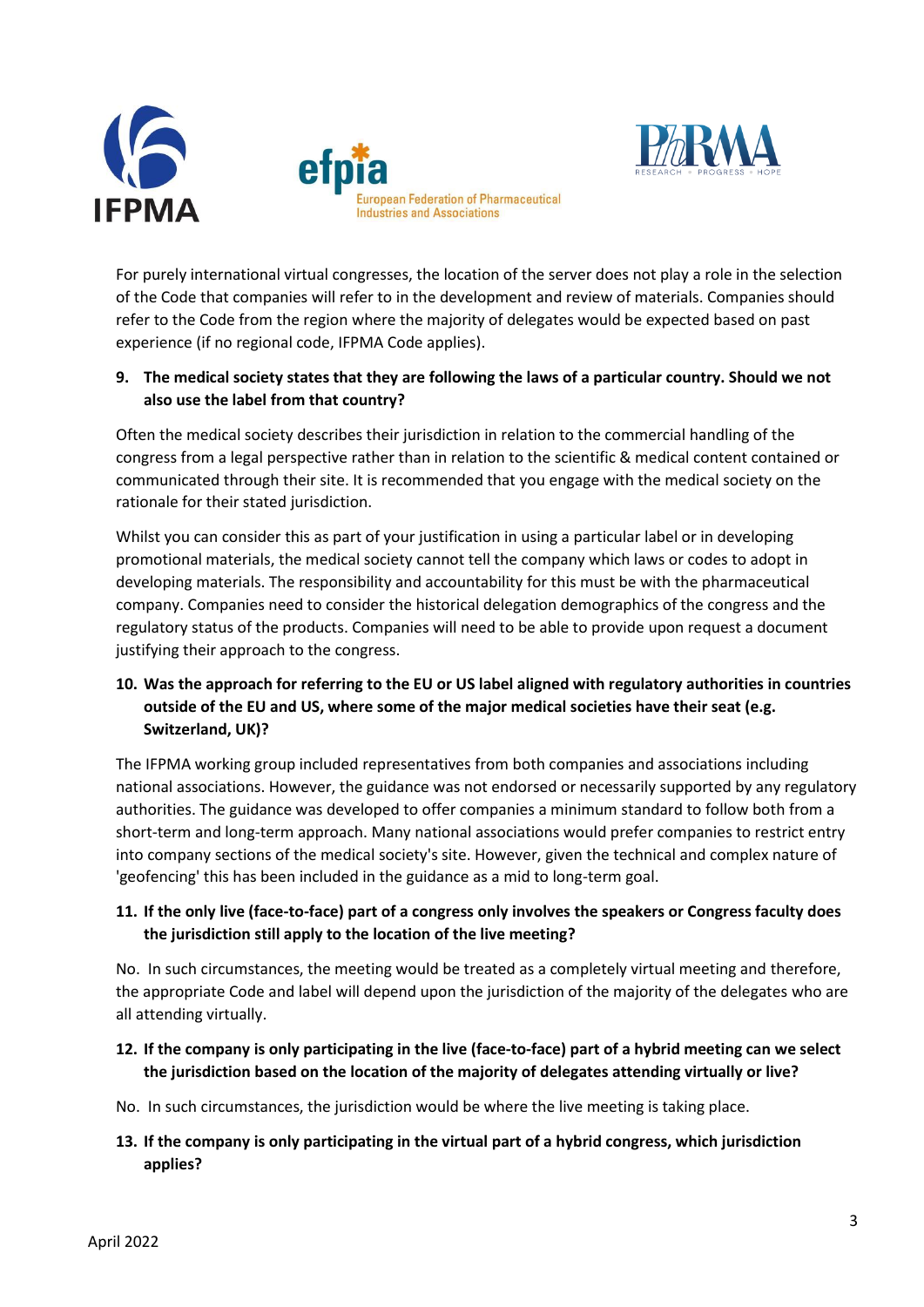



The jurisdiction would be where the live meeting is taking place.

#### **14. If presentations are running across multiple live hubs, which jurisdiction should be used?**

The jurisdiction is the country where the hub is occurring at the time zone most convenient for delegates (i.e. what would be considered a normal working day of 9am to 5pm).

#### **Working with Medical Societies**

# **15. How does our company control whether the medical society issues disclaimer(s) or the wording of the disclaimer(s)?**

Companies cannot control a medical society's disclaimer and at the time of formalizing the sponsorship, the exact wording of the disclaimer may not be available. However, companies should ensure that an appropriate disclaimer will be put in place prior to agreeing to sponsor the event or setting up a virtual booth. We suggest you contact the Industry Board of the congress, IPCAA or the medical society directly and offer some wording in line with guidance, explaining that most, if not all, pharmaceutical companies will be expecting wording towards that effect. If you cannot be assured that the relevant disclaimers will be in place by the medical society, consider whether it is appropriate to sponsor the meeting. Please note: each company should be able to develop their own specific wording for a disclaimer upon entering their dedicated company page or company organized virtual symposia within the virtual congress (e.g. virtual booth).

# **16. What are obligations to ensure privacy within the medical society is maintained? A number of medical societies are selling their detailed delegate list to sponsors. What happens if companies sponsor HCPs and register the HCPs on their behalf?**

The obligations around privacy do not differ between virtual meetings and face-to-face meetings. Companies should ensure that when registering HCPs themselves, they counsel HCPs of the terms and conditions. Companies also should check that information around privacy will be included on the congress website so that HCPs are aware of the privacy implications upon entering the site. It is the medical society's ultimate responsibility to adhere to the privacy obligations of the country they are operating in and that they are clear to the HCPs as to what they are doing with their personal information.

# **17. Is it sufficient to have delegate click a checkbox confirming he/she is an HCP, or must the delegate provide additional information (name, country, professional affiliation, etc.)?**

When a delegate enters a company area where promotional information is provided, there should be a clear disclaimer of what is presented. To confirm a delegate is an HCP, it is sufficient to use a mechanism such as a checkbox or by clicking a confirmatory link to the company's content. Thereby he/she accepts the shared responsibility that he/she will only access what he/she is supposed to see. An additional statement through which the HCP is informed on the registration status of the product/indication is also advised.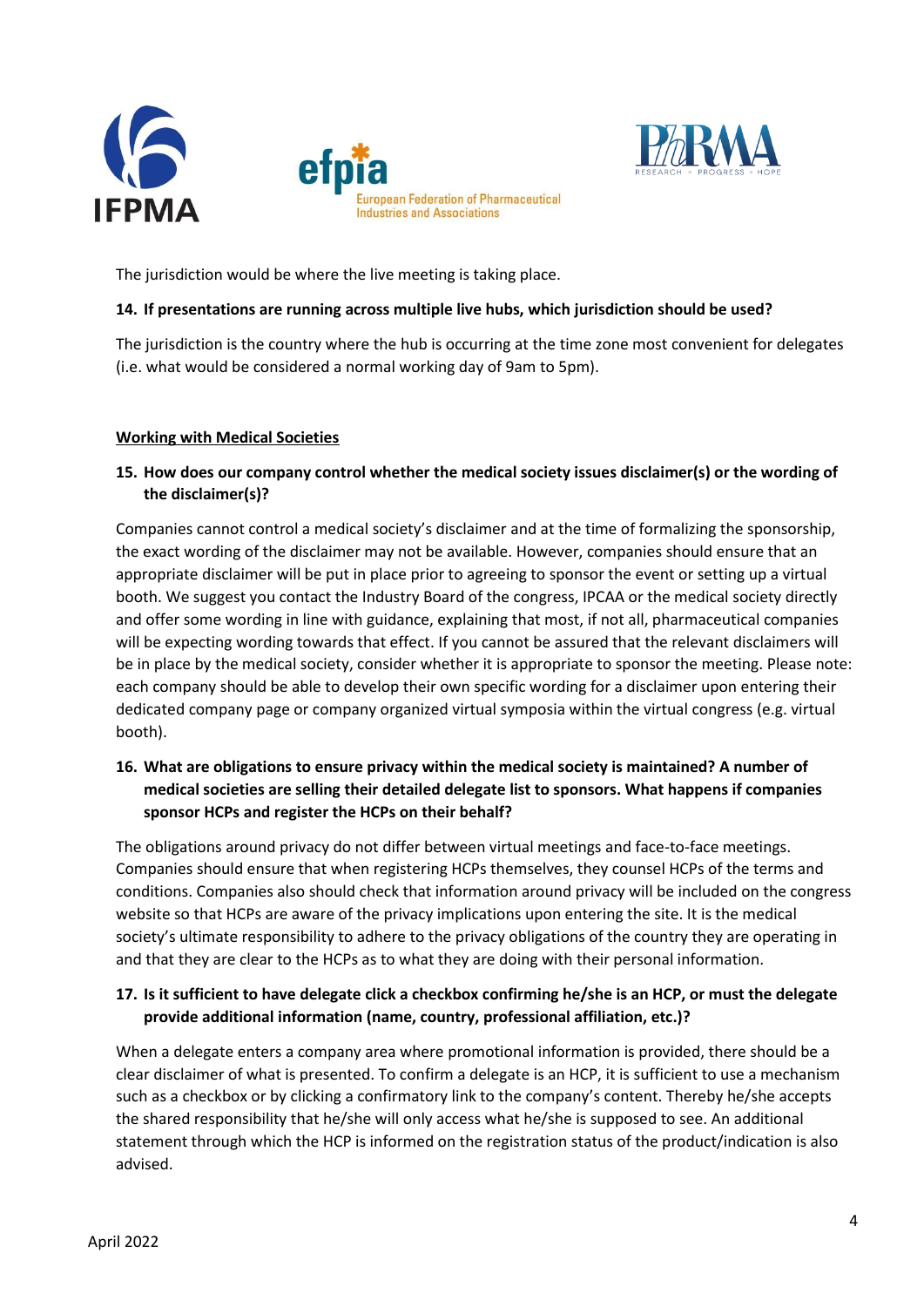





### **Promotion**

# **18. I thought that at an International Congress level, promotion could occur if the main target audience are HCPs as it is generally accepted that some of the audience who are non-HCPs are still considered experts. Are we saying that that does not apply in a virtual setting?**

The guidance offered follows the same principles as face-to-face meetings. There are principles provided on what a company can present to HCPs or non-HCPs. Where promotion to non-HCPs is prohibited, companies having a promotional symposium must make every effort to ensure that only HCPs can attend (e.g. having a disclaimer and a pop-up box where the attendee has to confirm his/her HCP status).

# **19. Is it acceptable to use a 'chat-function' to answer HCPs' questions and can pharmaceutical companies only answer logistical questions?**

Yes. Such a chat-function should preferably be restricted to a 1:1 interaction between the HCP and the company representative. It is important, when responding to questions in a chat-function, that you determine the HCP's country of practice so that you can provide relevant information from the label of that country. You should also determine the context of the question (scientific, commercial, research etc.) so that you provide only a response to the specific request. Ideally, the company should refer the matter to the appropriate in-house expert. Please note: responses to questions in a chat-function should follow the same principles as what takes place in face-to-face congresses (e.g. functions, transparency, label etc.).

# **20. How should the virtual platform separate investigational and disease inquiries from marketed product inquiries?**

As a minimum, disclaimers should be applied. Where possible, you can ask the HCP to categorize the query (e.g. through selection of a dropdown menu) prior to responding to the question.

# **21. Can brands be mentioned before each session begins if there is no segregation for promo like a virtual booth area?**

As in face-to-face meetings, it is important to clearly indicate to the delegate what information is promotional and what is non-promotional. A medical/scientific session should not be associated with promotion of any product. When discussing brand information, you must follow the relevant code provisions for promotion.

### **22. What about color-coding scientific/promotional/'social area'?**

The use of color branding should follow the relevant country code's provision for promotional activities. For non-promotional sites/areas, branding colors should not be used to avoid the perceived promotion.

# **23. Is it ok to include photos of a city where the congress had planned to take place if the meeting is now fully virtual?**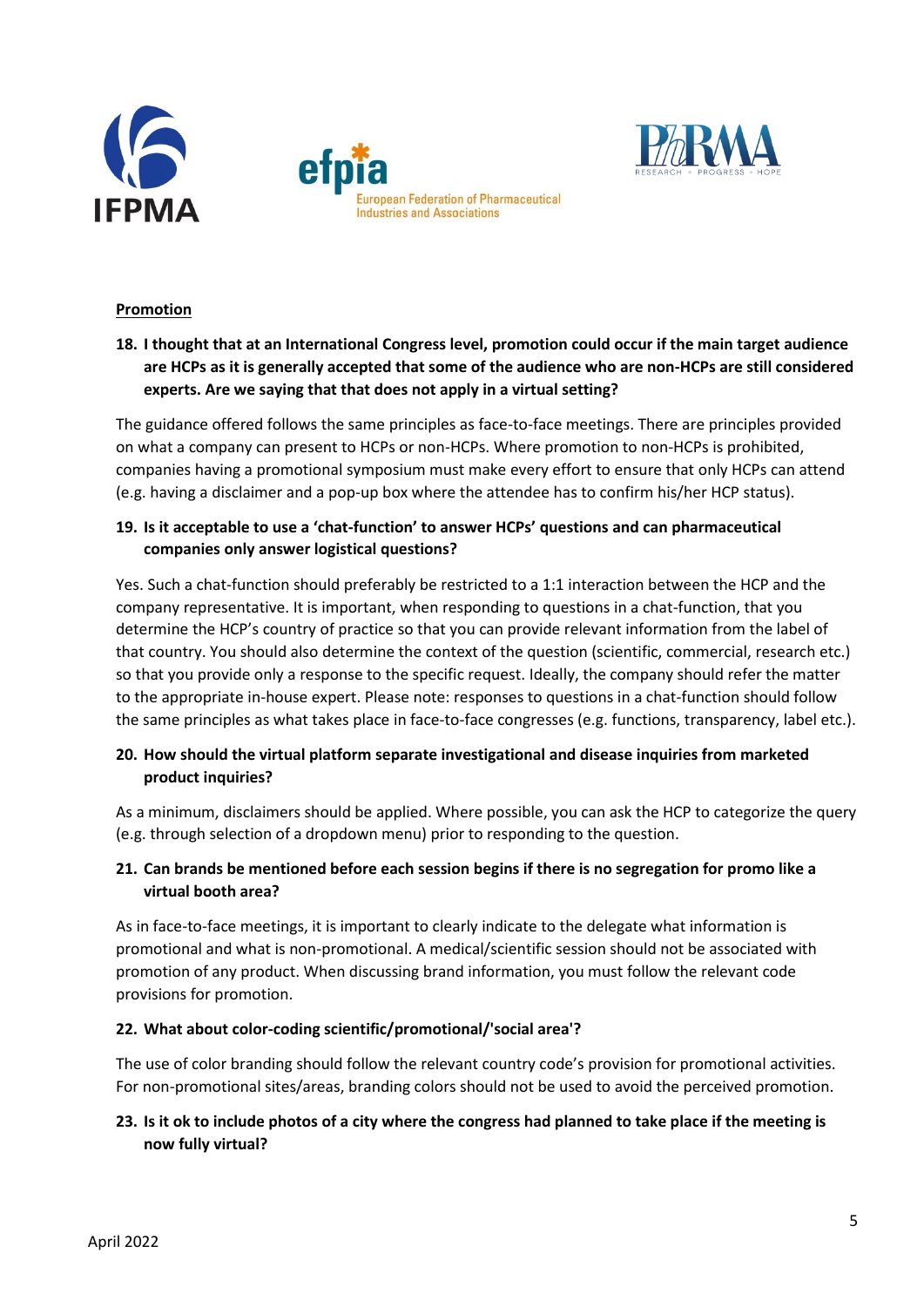



As the jurisdiction could be determined to be a country different to originally planned, to avoid confusion, it is best that no photos of cities should be included in the material. The focus of any event should be the education and not the city.

### **Sponsoring HCPs to participate in a Virtual International Congress (i.e. registration)**

**All questions around sponsoring HCPs to participate in a Virtual International Congress are subject to company policies and procedures. As basic standards for sponsoring HCPs to attend a congress are not changing, please refer to your company's policies and procedures. The following questions and answers serve as a guide only.** 

**24. If we are sponsoring an HCP to virtually attend a congress (e.g. registration), how can we ensure the HCP is aware of the various congress disclaimers at registration?**

The onus is on the company to ensure the HCP is aware of the conditions of entering the virtual congress. Specifically, that there are elements of the site that may contain promotional messages from sponsored companies and that some information may not be applicable for his/her home country. If registering the HCP, you can include the various details of the congress in the documentation you provide at the time of formalizing the arrangement. Possible options include and are not limited to taking screenshots of the congress site (ideally with the login details) and sharing them with the HCP upfront or verbal / written briefing of the details so that they are aware.

**Please note:** there will be other disclaimers for various subsections of the congress site, but HCPs will need to click and confirm their acceptance at their own discretion. You can also ensure that the medical society includes the relevant disclaimer(s) upon the HCP connecting to the congress virtually.

#### **25. Is it expected that we, as a sponsor, control the access of HCPs to virtual congresses?**

Sponsors should exercise due caution by including reminders of obligations and onus of HCP through contracting stage or when providing login details that this virtual congress is intended only for the specific HCP and not others.

However, ultimately the responsibility of protecting the personal information data remains with the medical society. For this reason, it is vital that the medical society lists the appropriate disclaimers when the delegate is entering the virtual meeting site.

If the HCP shares their login details with other HCPs they do so independently from the sponsoring company and they are liable to a complaint from the medical society rather than the sponsoring company, in the same way as they are responsible themselves should they register independently of the pharmaceutical company. Companies should inform the HCP that the registration is personal and should not be forwarded to other people.

# **26. If a company is sponsoring an HCP to virtually attend a congress, how could the company properly evidence that the HCP attended the virtual congress?**